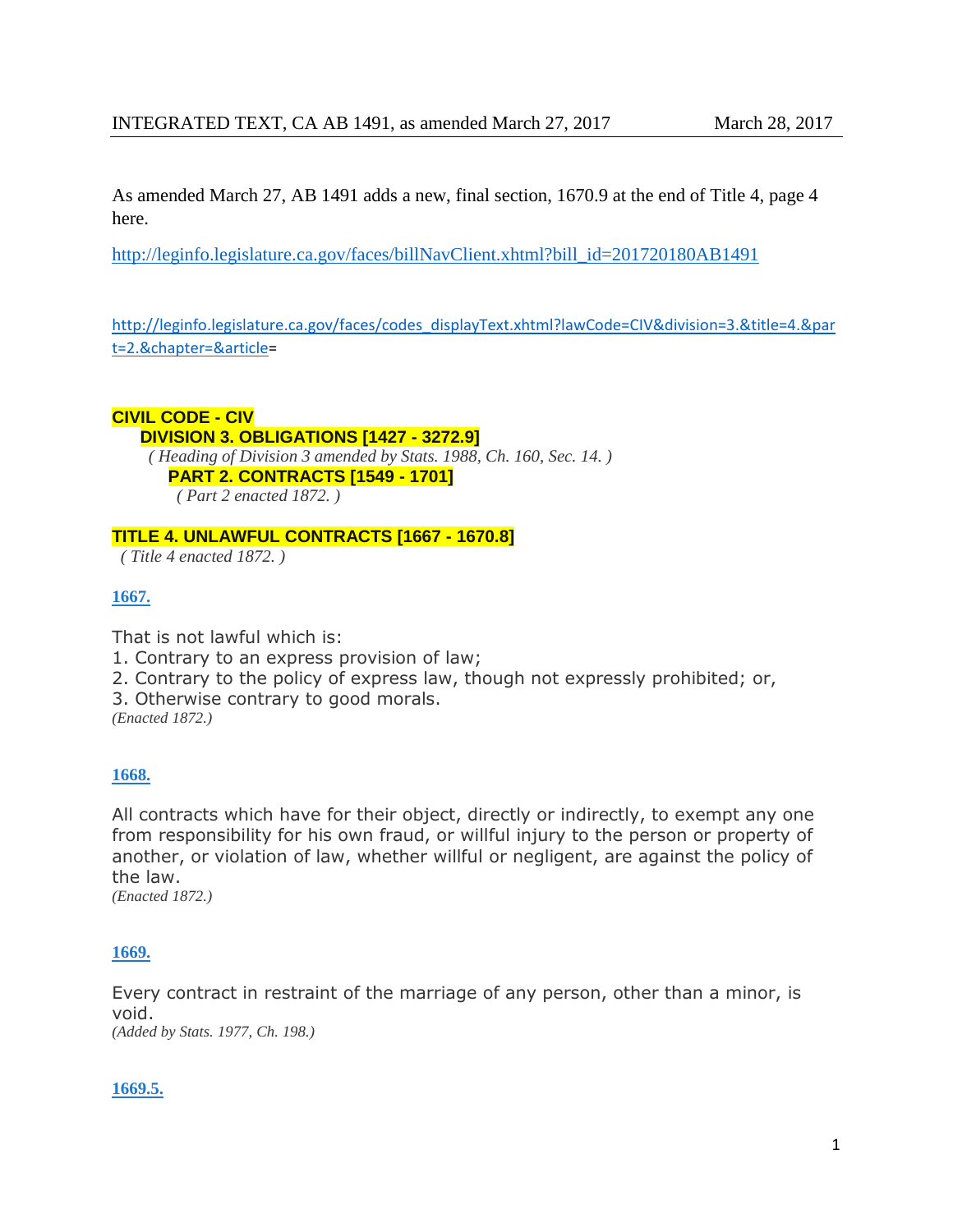(a) Any contract for the payment of money or other consideration to a minor who has been alleged to be the victim of an unlawful sex act, or to his or her legal representative, by the alleged perpetrator of that unlawful sex act, or his or her legal representative, entered into on or after the time of the alleged unlawful sex act, and providing for any payments to be made more than one year after the date of the execution of the contract, is void as contrary to public policy. A district attorney may bring an action or intervene in any action to enjoin enforcement of any contract which is in violation of this section.

(b) This section does not apply after the date of the final judgment in a criminal case against the alleged perpetrator for the unlawful sex act described in subdivision (a).

(c) This section does not apply to a contract for the payment of money or other consideration made from a nonrevocable trust established for the benefit of the minor if the alleged perpetrator has no direct or indirect access to, or control over, the trust.

(d) This section does not apply to an alleged perpetrator of an unlawful sex act against a minor to the extent he or she agrees to pay, or is required by court order to pay, child support for that minor upon a dissolution or legal separation. (e) For purposes of this section, "unlawful sex act," means a felony sex offense

committed against a minor.

(f) Notwithstanding subdivision (a), any contract declared void as contrary to public policy under this section may still be enforced by a district attorney against the payor, and the proceeds thereof shall be deposited in the State Children's Trust Fund pursuant to Section 18969 of the Welfare and Institutions Code. *(Added by Stats. 1994, 1st Ex. Sess., Ch. 54, Sec. 1. Effective November 30, 1994.)*

### **[1669.7.](javascript:submitCodesValues()**

A contract for the payment of money or other consideration in violation of Section 132.5 of the Penal Code is void as contrary to public policy. The Attorney General or the district attorney of the county in which a violation of Section 132.5 of the Penal Code occurs may bring a civil action, or intervene in any civil action, to enjoin the enforcement of a contract that violates that section. *(Added by Stats. 1994, Ch. 869, Sec. 1. Effective January 1, 1995.)*

### **[1670.](javascript:submitCodesValues()**

Any dispute arising from a construction contract with a public agency, which contract contains a provision that one party to the contract or one party's agent or employee shall decide any disputes arising under that contract, shall be resolved by submitting the dispute to independent arbitration, if mutually agreeable, otherwise by litigation in a court of competent jurisdiction. *(Added by Stats. 1978, Ch. 1374.)*

### **[1670.5.](javascript:submitCodesValues()**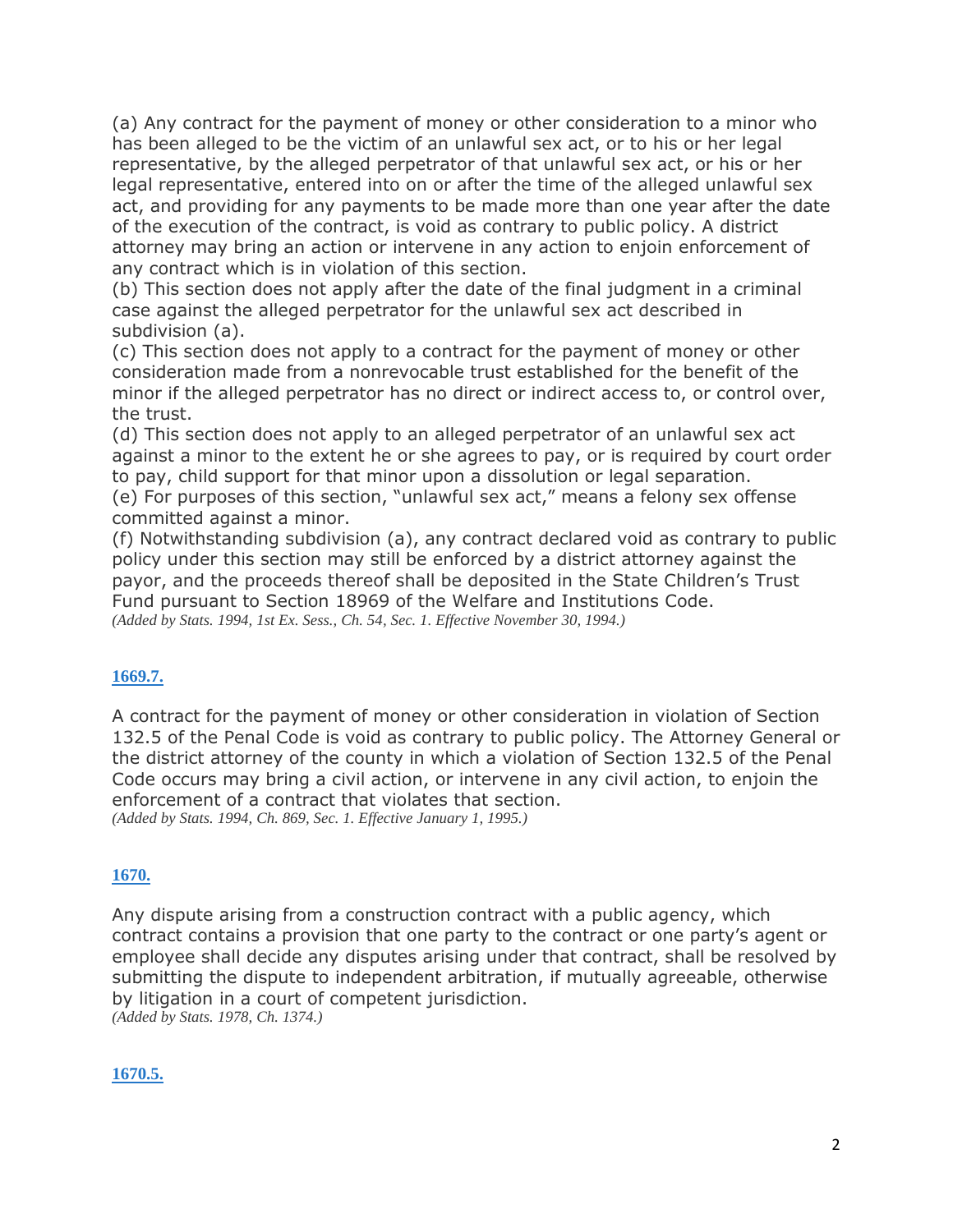(a) If the court as a matter of law finds the contract or any clause of the contract to have been unconscionable at the time it was made the court may refuse to enforce the contract, or it may enforce the remainder of the contract without the unconscionable clause, or it may so limit the application of any unconscionable clause as to avoid any unconscionable result.

(b) When it is claimed or appears to the court that the contract or any clause thereof may be unconscionable the parties shall be afforded a reasonable opportunity to present evidence as to its commercial setting, purpose, and effect to aid the court in making the determination.

*(Added by Stats. 1979, Ch. 819.)*

## **[1670.6.](javascript:submitCodesValues()**

A contract with a consumer located in California for the purchase of a good or service that is made in connection with a telephone solicitation made in or from outside of California and is primarily for personal, family, or household use, is unlawful if, with respect to that telephone solicitation, the telemarketer is in violation of Section 310.4(a)(6)(i) of, or has not complied with Section 310.5(a)(5) of, the Federal Trade Commission's Telemarketing Sales Rule (16 C.F.R. Part 310), as published in the Federal Register, Volume 68, Number 19, on January 29, 2003. This section shall apply only to those entities subject to, and does not apply to any transaction exempted under Section 310.6 of, the Telemarketing Sales Rule (16 C.F.R. Part 310), as published in the Federal Register, Volume 68, Number 19, on January 29, 2003.

*(Added by Stats. 2003, Ch. 77, Sec. 1. Effective January 1, 2004.)*

## **[1670.7.](javascript:submitCodesValues()**

Any provision of a contract that purports to allow a deduction from a person's wages for the cost of emigrating and transporting that person to the United States is void as against public policy.

*(Amended by Stats. 2009, Ch. 35, Sec. 2. Effective January 1, 2010.)*

### **[1670.8.](javascript:submitCodesValues()**

(a) (1) A contract or proposed contract for the sale or lease of consumer goods or services may not include a provision waiving the consumer's right to make any statement regarding the seller or lessor or its employees or agents, or concerning the goods or services.

(2) It shall be unlawful to threaten or to seek to enforce a provision made unlawful under this section, or to otherwise penalize a consumer for making any statement protected under this section.

(b) Any waiver of the provisions of this section is contrary to public policy, and is void and unenforceable.

(c) Any person who violates this section shall be subject to a civil penalty not to exceed two thousand five hundred dollars (\$2,500) for the first violation, and five